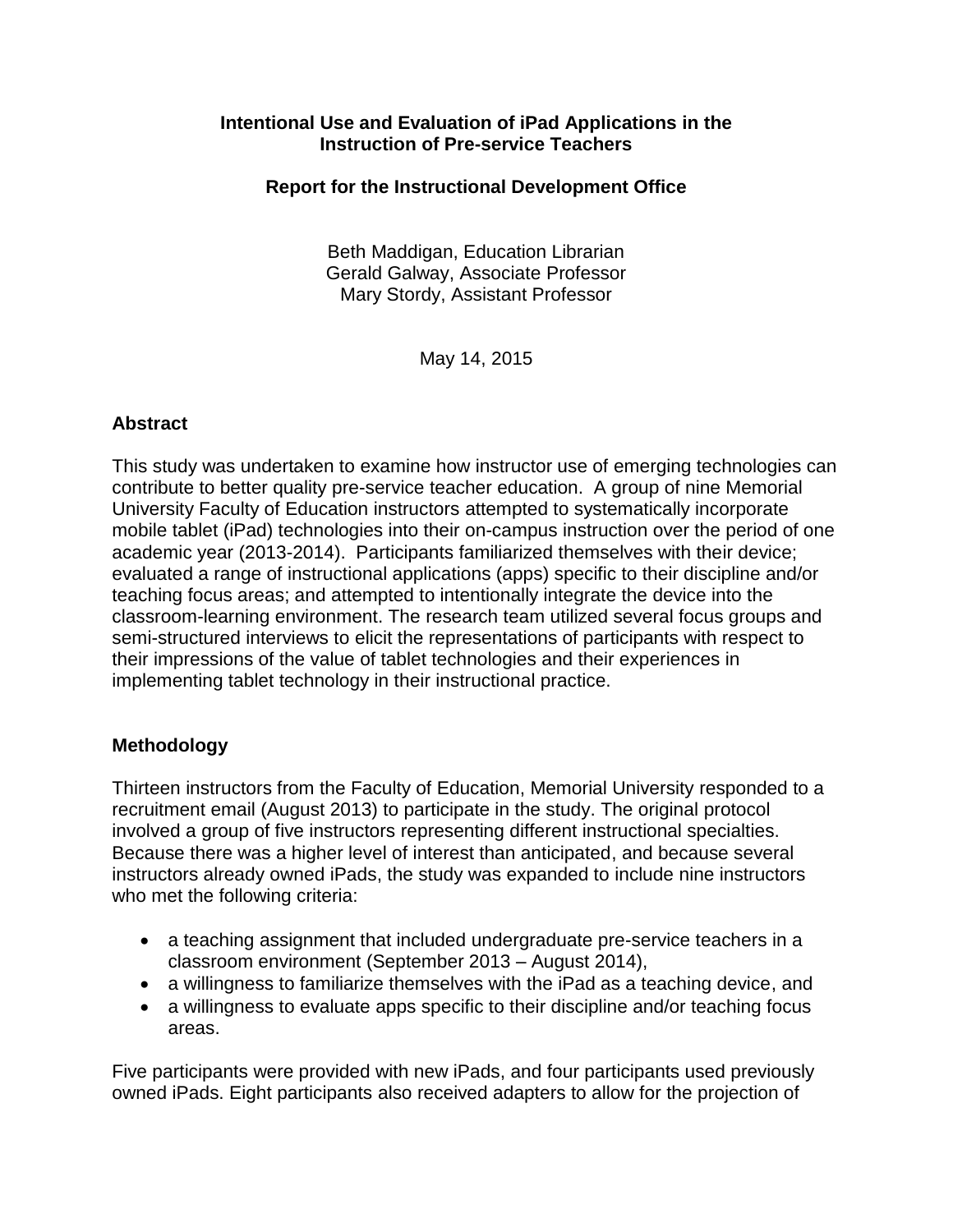iPad content in the classroom. Each participant received a \$50.00 iTunes gift card for app purchases, and several requested and received subsequent iTunes cards. The researchers conducted a pre-study meeting and initial focus group session (September 18, 2013) during which participants were briefed on the study and given basic instructions for finding and downloading Education apps using an iTunes account. Open-ended questions were used to elicit participant representations of their knowledge and perceptions of the pedagogical use of tablet technologies; notions of mobile technologies for classroom use; and ideas for the potential of the technology for instruction in the participant's focus area.

Following each of the three teaching terms in the 2013-14 academic year, the researchers conducted a focus-group session where participants were asked openended questions and encouraged to participate in guided discussions to identify the ways they used and integrated iPads in their undergraduate classroom teaching and learning, including any challenges they experienced. The researchers also used the sessions to assess how participants perceived tablet technology as a tool for curriculum design, classroom instruction and student assessment. These sessions took place on December 9, 2013, May 15, 2014 and October 14, 2014. The meetings were recorded and transcribed. The transcriptions were thematically coded using the focus group methodology defined by Krueger and Casey (2009). To date, qualitative analysis of the transcripts has determined several themes described below.

# **Methodology Limitations**

A focus group methodology was chosen for this study because it would allow the group of participants to learn and inform one another in a community of practice. This is an interpretive methodology in that the findings are based on the researchers interpretations of the participants' experiences. The inherent limitation of this type of methodology is that the results cannot be broadened to represent larger populations. However, using the work of this group as a case study (Yin, 2009) allows for the production of in-depth results within the ethnographic context of pre-service teacher instruction at the Faculty of Education, Memorial University. It can reasonably be assumed that the findings would have some application in similar contexts at other North American universities.

### **Participant Involvement**

Three male and six female Faculty of Education instructors participated in the study. These nine instructors represented a wide variety of subject specialties from both the Primary/Elementary and Intermediate/Secondary Bachelor of Education programs. At the outset of the study, seven of the nine participants identified themselves as new iPad users; one participant indicated a limited personal proficiency; and one participant indicated s/he was an early adopter and familiar with the technology. At the end of the study, seven participants had either used the iPad within the context of classroom teaching or had explored its potential. One participant indicated a level of personal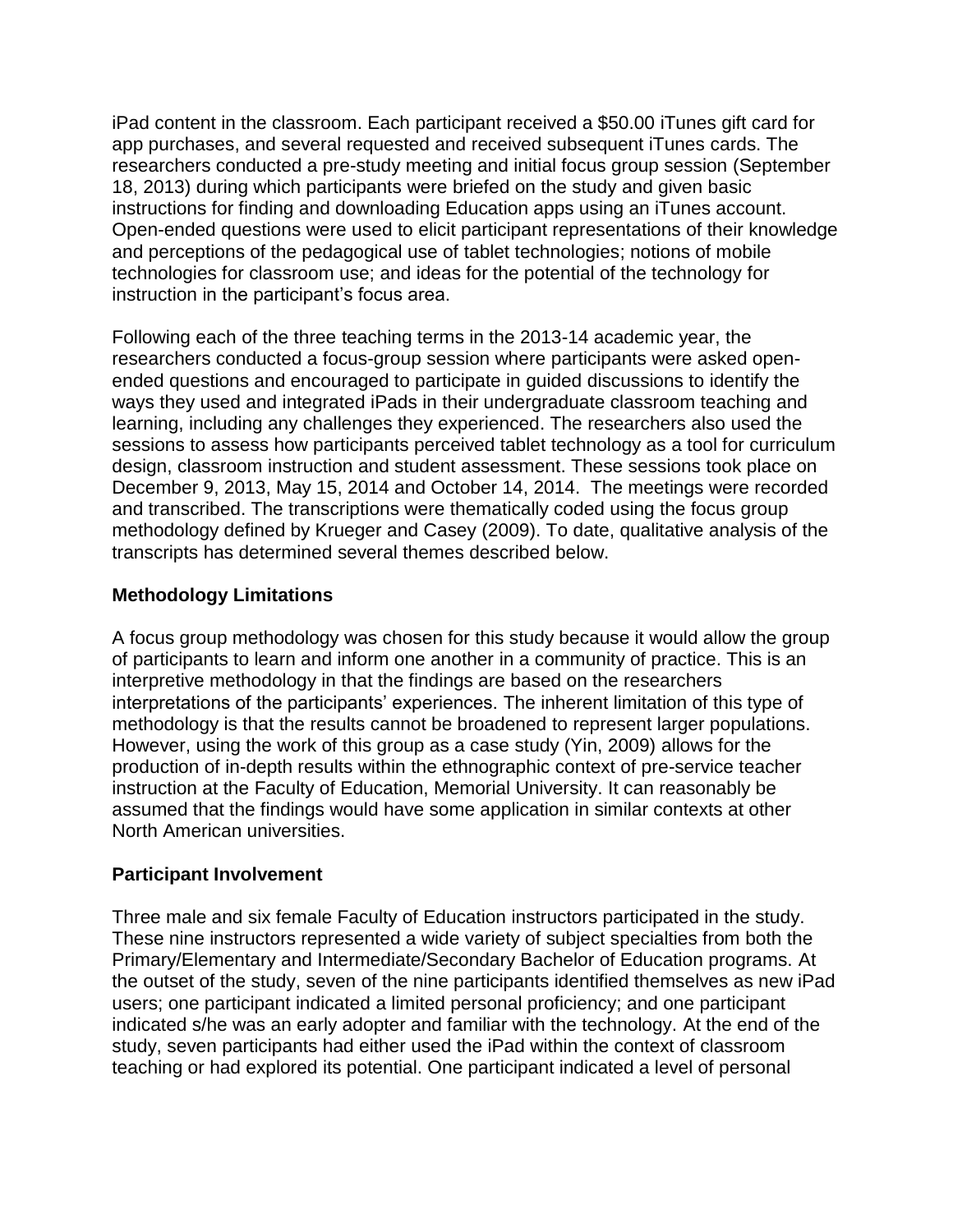adoption, but did not perceive any benefit for the pre-service teachers taking his/her courses. One participant did not demonstrate/mention personal or classroom usage.

## **Exploration of iPad Apps**

Participants explored a wide variety of apps including those intended for K-12 subjectspecific programs, content and productivity tools for teachers, and apps for personal use. Several participants noted the existence of a large number of apps available in their subject area that appear to have little or no pedagogical benefit. Participants found many apps that were marketed as useful for education were "gimmicky", or little more than electronic worksheets. A very limited number of subject-specific apps were identified as beneficial. Multiple apps for personal use were recommended and several participants stated that they had adopted and now regularly use these apps.

Participants felt that subject-specific apps were less beneficial in their instructional practice than they expected. The most useful apps were those that were not subjectspecific, but were more general to the teaching enterprise – those that would allow classroom teachers to harness students' creativity. For example, one participant found that pre-service teachers used multi-media story-creation apps to successfully create K-12 student activities. Other apps designated as having potential for education included presentation apps; audio and video recording and manipulation apps; apps that enabled instructors/students to communicate, either within or outside of the classroom environment; classroom management and assessment tools; and utilities found within the iPad itself (i.e. compass, stopwatch, etc.).

# **Reported Usage**

Participants reported using their iPads in a wide variety of ways. The deepest penetration was reported in the exploration of the *potential* of the device for the instruction of pre-service teachers. The group noted potential in a number of areas, but were prevented from actually using the device by several technical and training challenges:

- a lack of wireless projection ability in assigned classrooms;
- technical issues with the iPad, or with the network functionality when the iPad was connected;
- a lack of available support or training; and/or
- future in-class teaching assignments fell outside the timeline of this study (the courses in which some of the participants saw a opportunity to use the iPads were not scheduled until after the study end date).

Several instructors used their iPads in their classroom and/or encouraged the preservice teachers to use their own devices or those available from the QEII Library. Unfortunately, because iPads were not widely available in the Faculty of Education, students could not be involved in any activities or assignments assessing and using iPad apps. In order to include all students, two participants who did assign student activities noted that they allowed the use of an iPad app or a web tool. Instructors also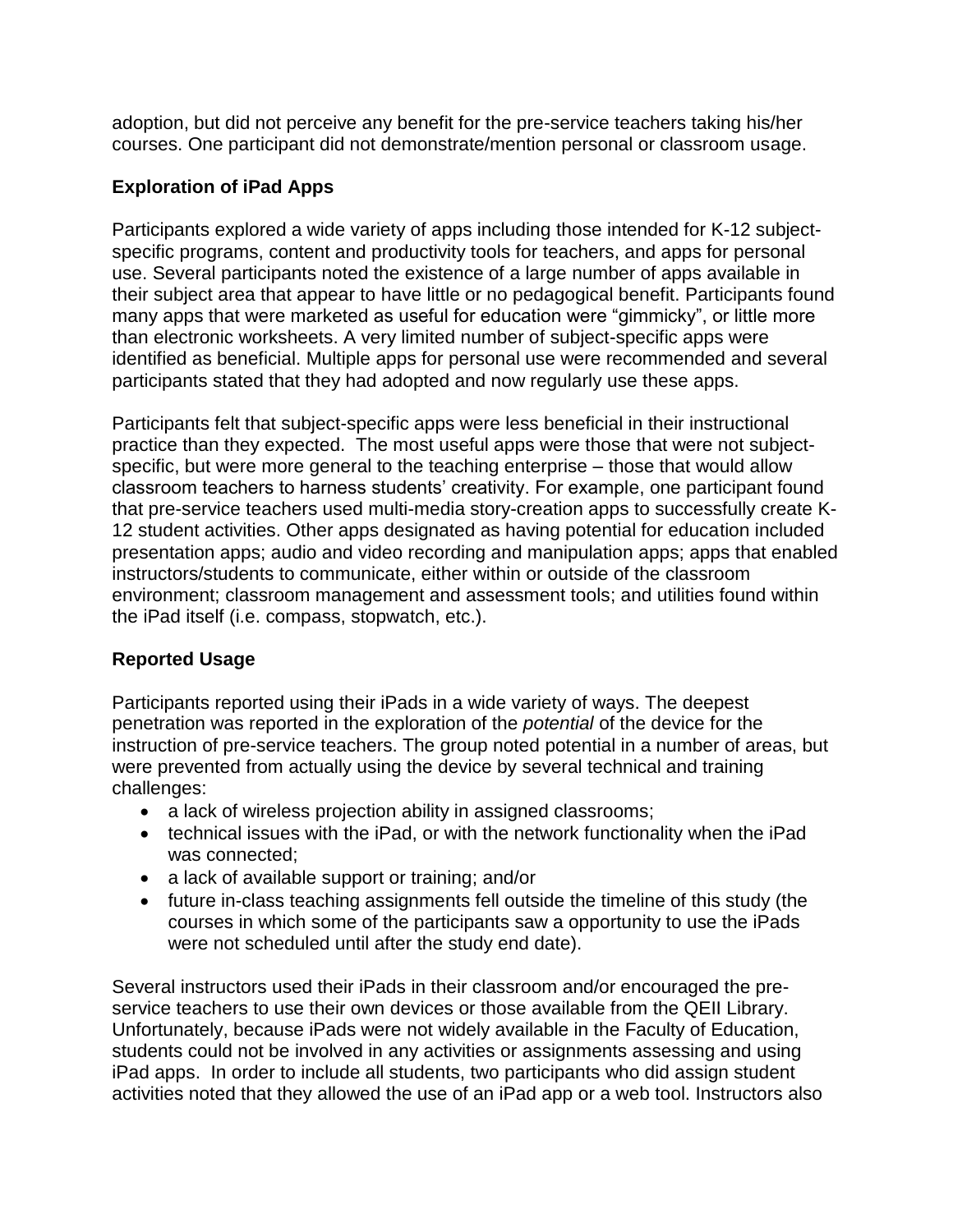used their iPads to demonstrate apps they felt would be beneficial for education students as they moved into their own classrooms. Other instructors noted that they used their iPad for assessment purposes (i.e. the recording of audio feedback for preservice teachers).

Eight of the nine participants noted personal use of the iPad for a variety of activities categorized as convenience (i.e. as a tool to replace a broken laptop), entertainment (films, games), and reading (leisure and professional).

Two other positive developments noted by participants were the potential development of a professional learning community of instructors related to technology, and the encouragement of pre-service teachers to explore and use tablets before they are expected to integrate them in classroom teaching.

# **Challenges and Concerns**

In addition to the factors that prevented participants from using their iPad for classroom instruction noted above, other concerns included:

- *Equity of access for pre-service teachers* while iPads are in use in many K-12 schools in the province, individual pre-service teachers do not necessarily own iPads. Multiple participants reported that less than half of the students in their classes indicated that they had access to an iPad. A much higher proportion of students have and regularly use a smart phone.
- *Steep learning curve and number of available apps* two participants noted that there is a significant response burden associated with the active and systematic adoption of the iPad. Several other participants noted the high number of apps that they explored, but suggested that without some form of catalog or guide to assist in the selection of effective educational apps, it would likely be impractical for most pre-service teachers to keep current with what is available.
- *Differentiation of the tablet technology from a laptop* several participants noted that for classroom applications, there was no discernable benefit of an iPad when compared to a laptop device. This lack of distinction led some participants to question the pedagogical application of the devices as being particularly novel or innovative.
- *Skimming vs. close reading* three participants noted that reading on a device seems to promote scanning of information as opposed to studying, or deep reading and analysis of texts. This seems consistent with other observations regarding the ways learners engage with electronic text.

### **Recommendations**

The findings suggest that problems with wireless projection in the application of tablet devices at Memorial University is limiting attempts by classroom-based instructors to effectively use tablets to their maximum potential. This functionality will be pursued and explored further.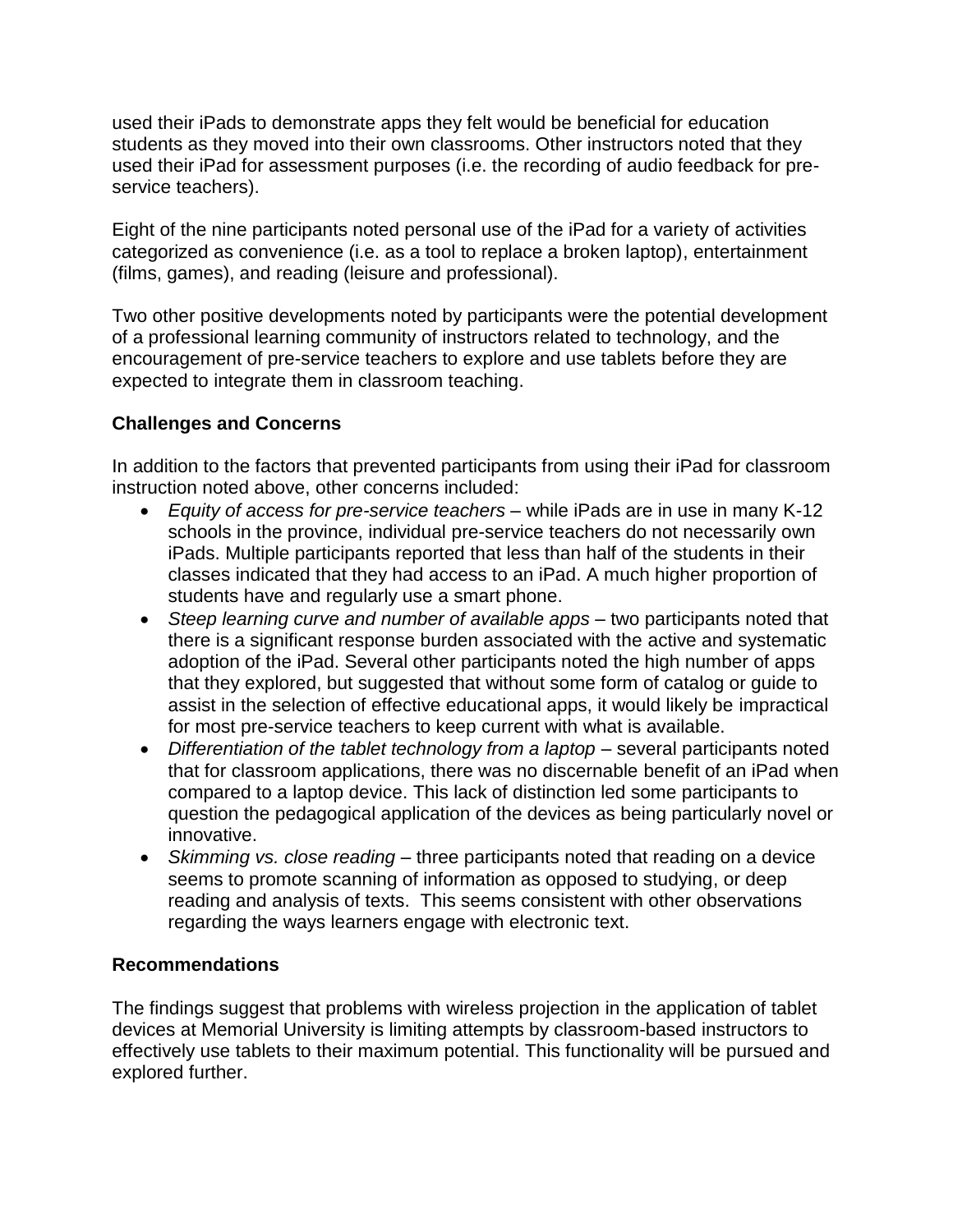In addition, the study findings indicate that pre-service teachers do not have ubiquitous access to tablet devices, but will be expected to use them in the classroom environment as they take on positions in the K-12 school system. The addition of a set of tablets for use by pre-service teachers would be beneficial and is recommended for the Faculty of Education.

#### **Dissemination**

The findings of this study will be further analysed and compared to current literature to assess the extent to which instructors in this study had comparable experiences to those in other Faculties of Education adopting tablet technologies. Specifically, the study will compare its findings to those reported in Baran's (2014) *Review of Research on Mobile Learning in Teacher Education.*

Detailed results of this study will be presented in a Faculty Education seminar series and at least two planned conference presentations. The dissemination of results was unavoidably delayed due to the principal investigator's unanticipated medical leave.

| <b>Date</b>                                 | <b>Transaction</b>                                    | <b>Amount</b> |
|---------------------------------------------|-------------------------------------------------------|---------------|
| August 12, 2013                             | Apple iPad 64gb (3)                                   | \$2266.47     |
| August 12, 2013                             | iTunes cards $(\$50 \times 10)$                       | \$500.00      |
| August 12, 2013                             | Apple adapters                                        | \$268.65      |
| August 29, 2013                             | Apple iPad 32gb (2)                                   | \$1291.68     |
| September 18, 2013                          | Apple adapters                                        | \$177.63      |
| January 21, 2014                            | Secure flash drive and USB Headset<br>(transcription) | \$105.27      |
| March 10, 2014                              | iTunes cards $(\$15 \times 6)$                        | \$90.00       |
| March 4, 2014                               | <b>Research materials</b>                             | \$283.86      |
|                                             | (monographs not available from MUN                    |               |
|                                             | Libraries)                                            |               |
| Total Expenditure (IDO 100001-40054-A-1009) |                                                       | \$4983.56     |
| September 18, 2013                          | Meeting supplies                                      | Faculty of    |
|                                             |                                                       | Education     |
| December 9, 2013                            | Meeting supplies                                      | Faculty of    |
|                                             |                                                       | Education     |
| May 15, 2014                                | Meeting supplies                                      | Faculty of    |
|                                             |                                                       | Education     |
| October 14, 2014                            | Meeting supplies                                      | Faculty of    |
|                                             |                                                       | Education     |
| October – December                          | Transcription (LA 3)                                  | Faculty of    |
| 2014                                        |                                                       | Education     |

#### **Budget**